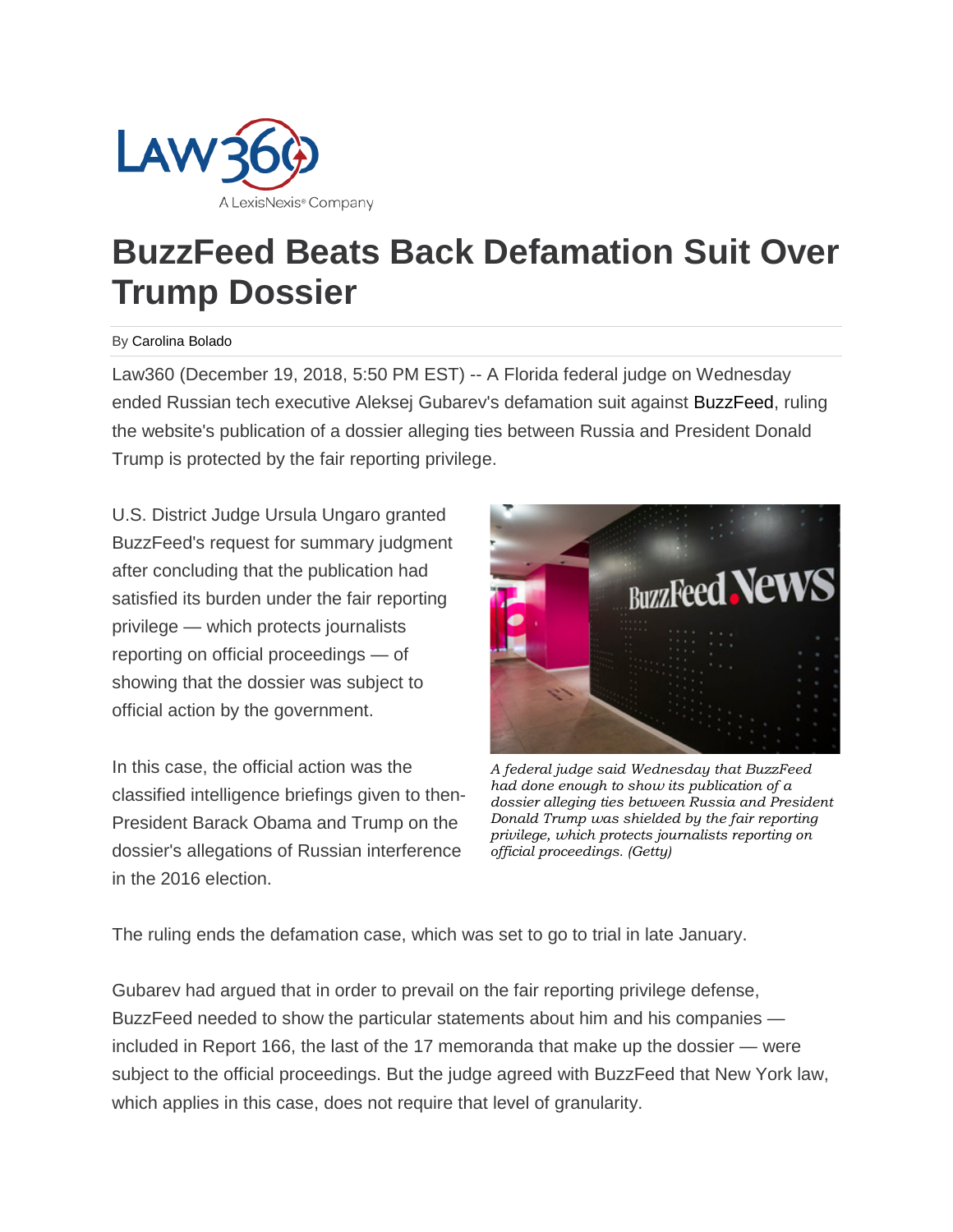"To go line-by-line to determine if official action existed with respect to each statement in Report 166 would not impose on BuzzFeed a duty to faithfully recount official proceedings, but instead, would impose on BuzzFeed a duty to investigate extensively the allegations of the dossier and to determine whether the government was investigating each separate allegation," Judge Ungaro said. "Defamation law does not impose that requirement on the press."

The judge added that this type of line-by-line review would curtail the scope of the privilege and restrict the press' ability to serve its basic function.

She also found that the average reader would have concluded that the dossier was subject to official action because the BuzzFeed story about the dossier included a blue hyperlink to a CNN article that described the intelligence briefings to the outgoing and incoming presidents.

Evan Fray-Witzer, who represents Gubarev, said his client disagrees that the hyperlink was enough for the average reader to believe that BuzzFeed was reporting on an official action. He said nothing in the court's ruling suggests that the allegations against Gubarev or his companies were true.

"When we started this case, we knew that it would be a marathon and not a sprint," Fray-Witzer said. "We remain convinced that, after appeal, this matter will be presented to a jury and that we will succeed in vindicating the plaintiffs' good names."

Gubarev, who is the CEO of XBT Holding SA, an internet hosting and web development company based in Luxembourg, filed the defamation suit against BuzzFeed and Editor-in-Chief Ben Smith in February 2017, shortly after the publication of the 35-page dossier authored by former British intelligence officer Christopher Steele.

His complaint centers on a portion at the end of the dossier asserting that XBT and Floridabased subsidiary Webzilla had been transmitting viruses, planting bugs, stealing data and generally conducting "altering operations" against the Democratic Party's leadership. According to the complaint, the dossier mentioned Gubarev specifically, calling him one of the "significant players" in the operations.